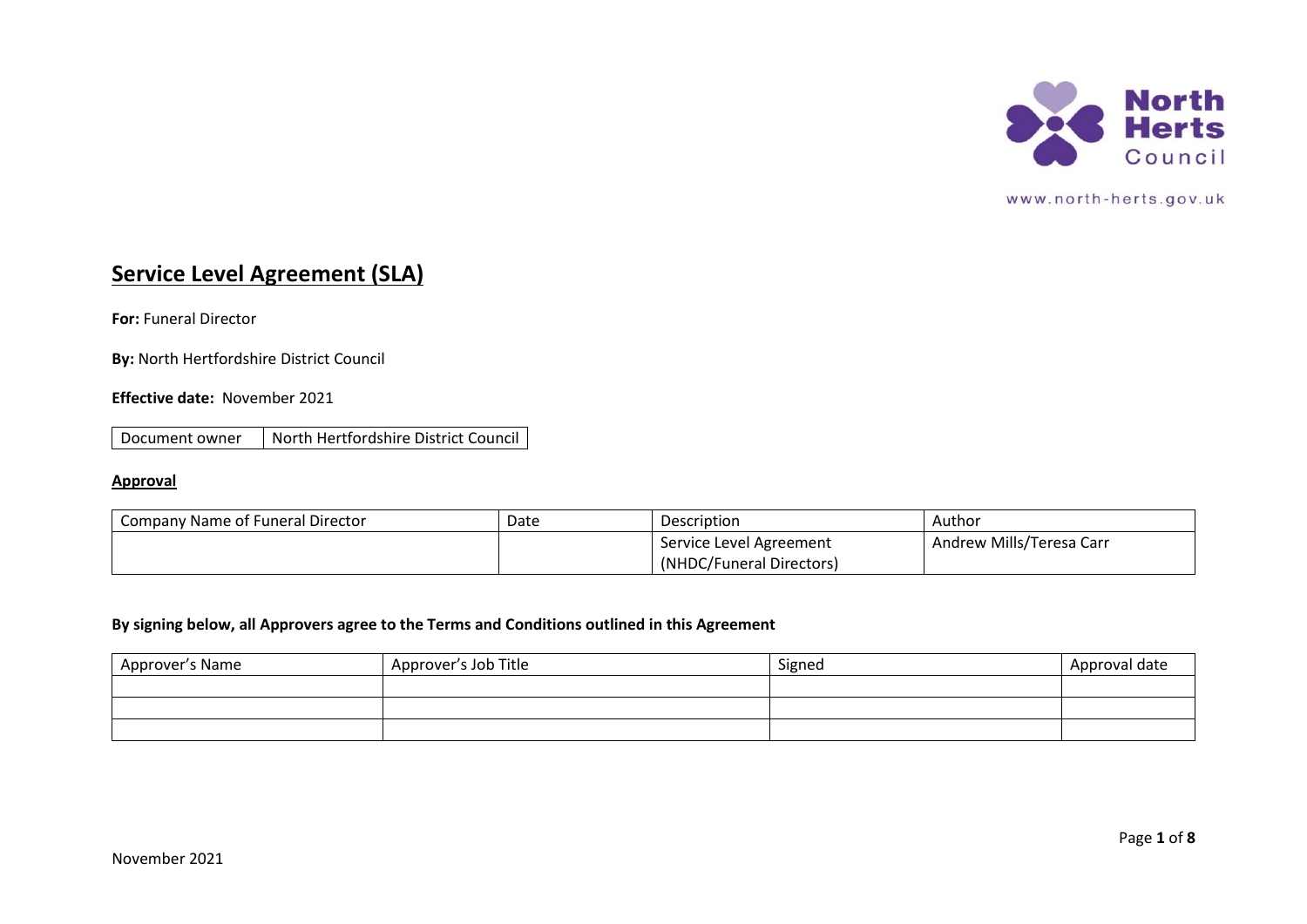

#### **Table of contents:**

- 1. Agreement overview
- 2. Goals and objectives
- 3. Stake holders
- 4. Periodic review
- 5. Service agreement
- 6. Grave Grant Owner

## **1. Agreement overview**

This Agreement represents a Service Level Agreement (SLA) between Funeral Directors and North Herts Council for the provision of information and communication required to support and sustain the Burials service.

This Agreement remains valid until superseded by a revised Agreement mutually endorsed by the Stakeholders. The Agreement outlines the parameters of all the NHC responsibilities and functions covered as they are mutually understood by the Stakeholders.

#### **2. Goals and objectives**

The purpose of this Agreement is to ensure that the proper elements and commitments are in place to provide consistent service support and delivery to the customers by both the Funeral Director and North Herts Council.

The goal of this Agreement is to obtain mutual agreement for the provision of information and communication between the Service Provider and customer.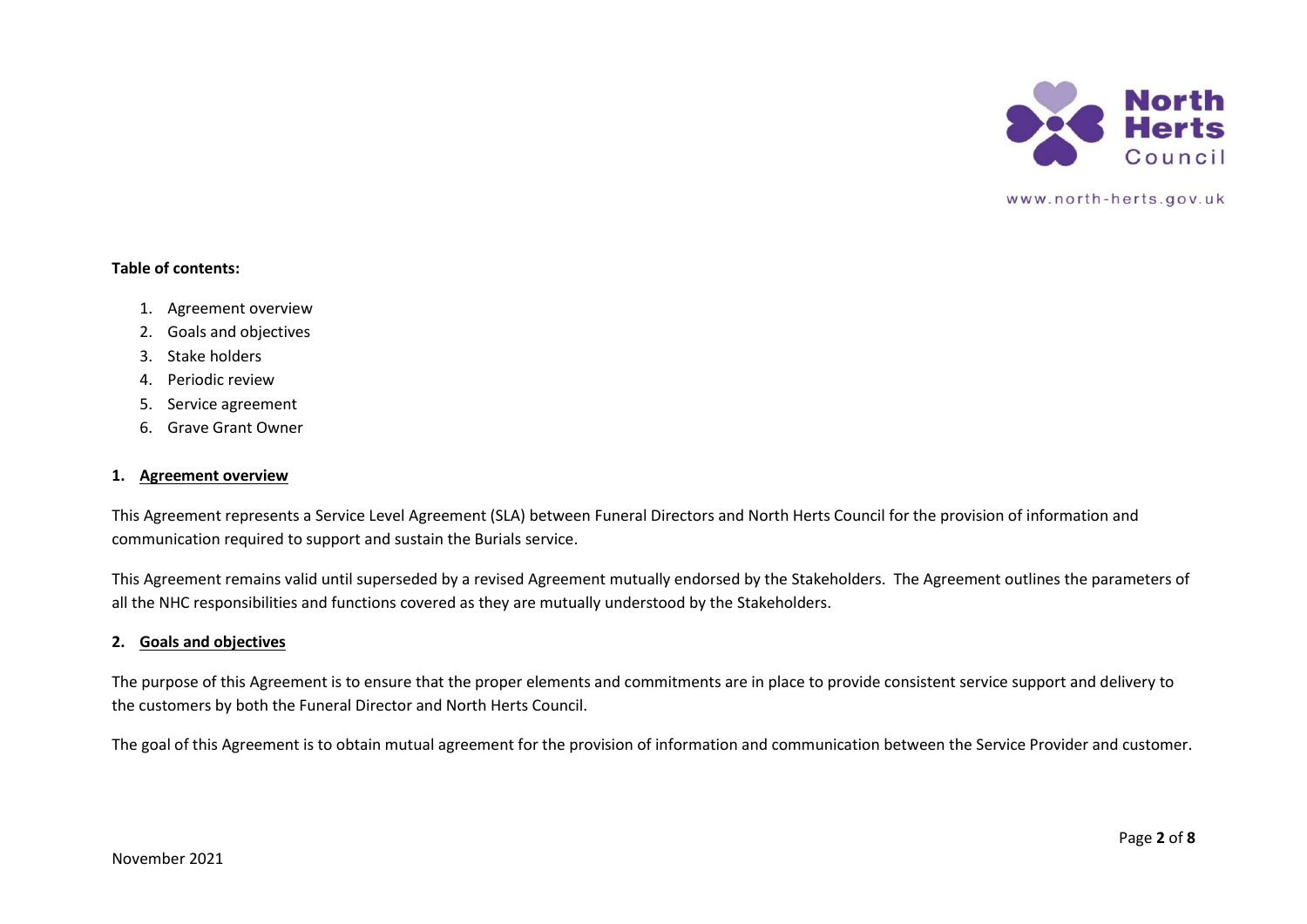

The objective of this Agreement is to:

- Provide clear reference to service ownership, accountability, roles and responsibilities.
- Present clear, concise and measurable description of service provision to the customer.
- Match perceptions of the expected service provision with actual service support and delivery.

#### 3. **Stakeholders**

Service provider: North Herts Council

Customer: Funeral Director

#### 4. **Periodic review**

This Agreement is valid from the effective date outlined and is valid until further notice. This Agreement should be reviewed at a minimum once per year, however, in lieu of a review during any period specified, the current Agreement will remain in effect.

The document owner is responsible for facilitating regular reviews of this document. Contents of this document may be amended as required, provided mutual agreement is obtained from the Stakeholders and communicated to all affected parties.

#### **5.Service Agreement**

#### **Service Provider**

**The following detailed service parameters are the responsibility of the Service Provider in the on-going support of this document.**

An NHC officer will be available between 09.00 – 16.00, Monday to Friday, to give information or assistance as required.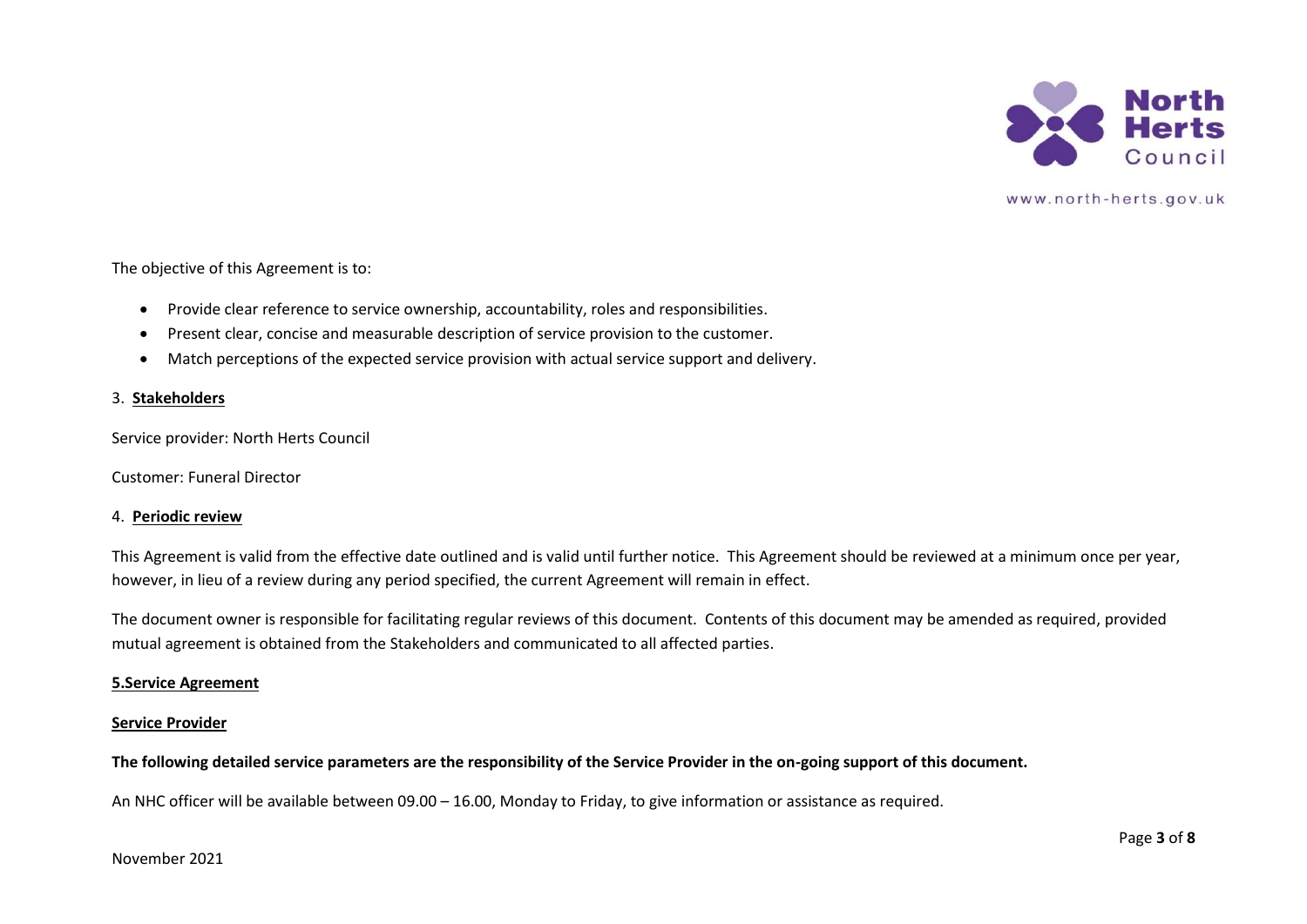

Funeral Directors will be updated with any changes in NHC contact details as appropriate.

NHC staff and contractors will act with respect and co-operation to ensure the needs of the families are met as far as reasonably practicable.

Forms will be up-dated and the latest versions of all forms will be available on the NHC website. The most current forms will be used at all times and it is, therefore, recommended that the Funeral Director regularly checks the NHC website for any updated documentation.

Funeral Directors will be kept informed of any changes to procedures, terms and conditions, rules and regulations and fees in a timely manner which will be available for download from the NHC website.

The NHC website will be regularly updated to reflect these changes. It will be the responsibility of each Funeral Director to check the NHC website for any updates.

NHC will operate a book and pay in advance service for all aspects of work. Payment will be invoiced by e-mailed payment link at the point of receiving the provisional booking. Funeral Directors who wish to pay by any other means must have the agreement of the Service Manager for Greenspace at NHC.

NHC will act within the Local Authorities Cemeteries Order 1977 and maintain accurate interment records.

Grave spaces will be checked, marked out and excavated to the specification confirmed on the interment form and to a presentable standard. Contractors employed by NHC will be supervised and monitored under the contract conditions by NHC officers.

NHC will provide a Meet and Greet representative for each burial that will be appropriately authorised to ensure that all the required resources are available for all burials to take place as planned.

Should NHC fail to meet the expectation of the Customer, details of our Comments, Compliment and Complaints process will be provided.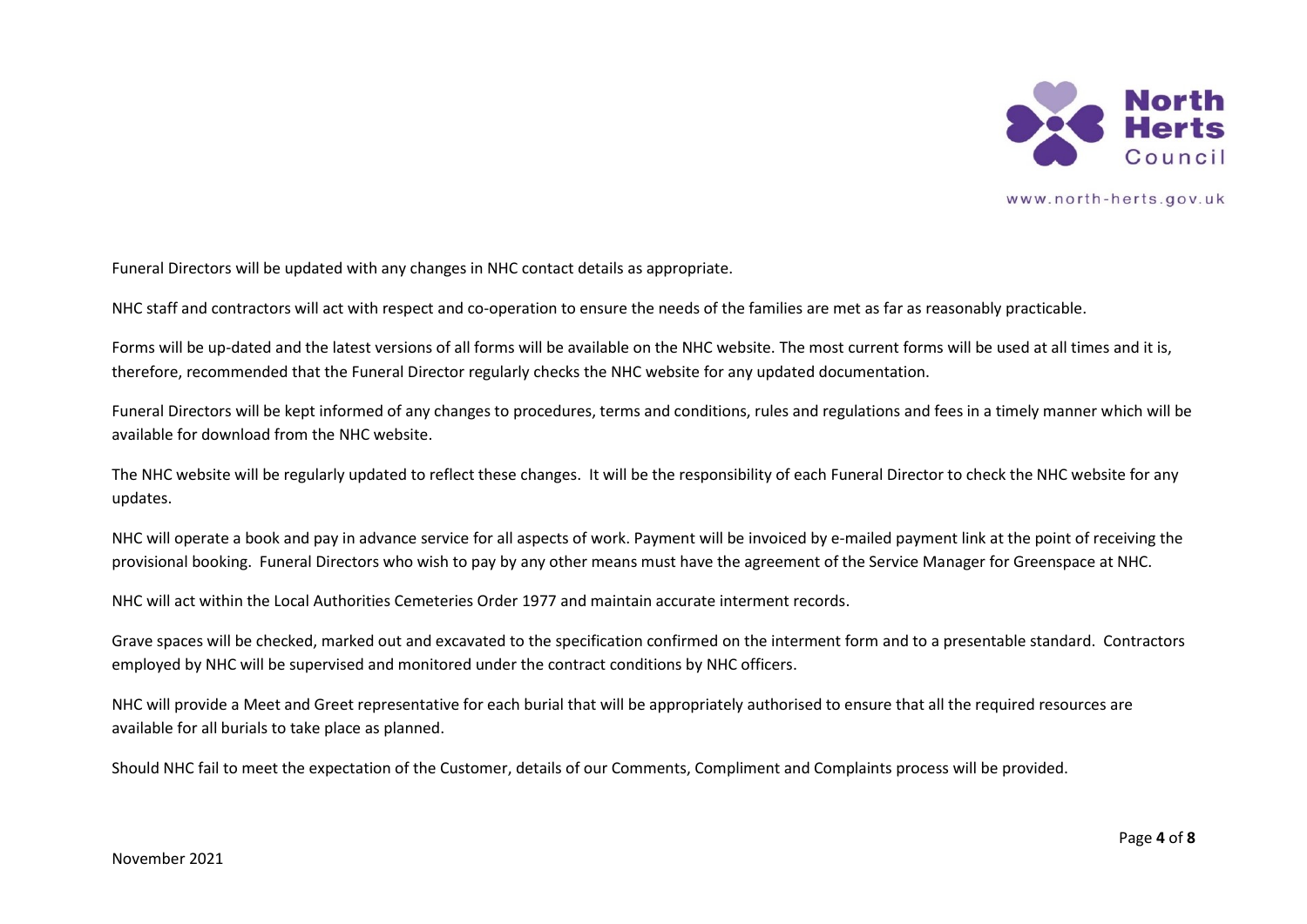

#### **Funeral Director**

#### **The following detailed service parameters are the responsibility of the Funeral Director in the on-going support of this document.**



We confirm that we are in possession of adequate and current Public Liability Insurance and are able to produce the insurance certificate if requested to do so **(this box must be ticked)**



We confirm that we are in possession of an up-to-date Risk Assessment for carrying out all interments and are able to produce the Risk Assessment if requested to do so **(this box must be ticked).**

We confirm that we have the policies and procedures in place to ensure that our client/clients are fully aware of how their data will be used so as to progress their instructions with reference to a grave or interment at a cemetery managed by North Hertfordshire Council **(this box must be ticked).**

We confirm that we have a Risk Assessment in place to enable us to conduct our business in a COVID safe manner **(this box must be ticked).**

To check availability for an interment and to make a provisional booking for a burial or interment of ashes, please use the online booking form on the NHC website using this link <https://www.north-herts.gov.uk/home/community/births-deaths-marriages-and-civil-partnerships/burials-and-cemeteries>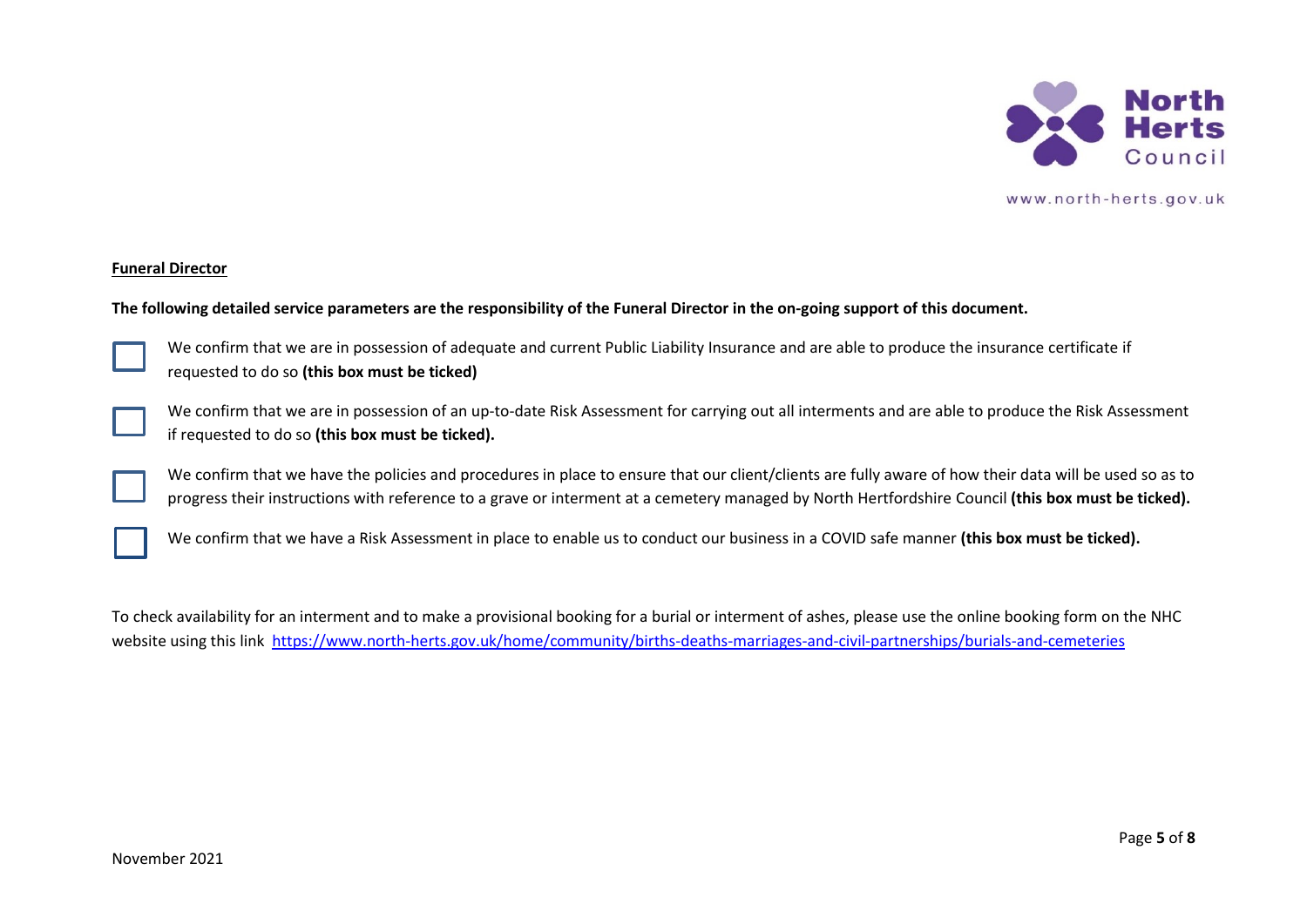

A provisional booking requires the following information:

- Service to be held at
- Chapel requirement (as appropriate)
- Cemetery
- Burial type
- Back-filling required?
- Religious Denomination
- Date of burial
- Start/end time
- Name/address of deceased
- Contact details

Burials must be confirmed with all supporting documents including the signed and completed Notice of Interment and a copy of the Burial, Cremation or Coroner's certificate and the payment**, a minimum of 3 working days before the date of interment**.

The Funeral Director will provide the following additional information when submitting the completed notice of interment form:

- Full name of deceased
- Any previous address for the deceased
- Deceased's age
- Confirm deceased was an NH resident
- Type of grave
- Grave number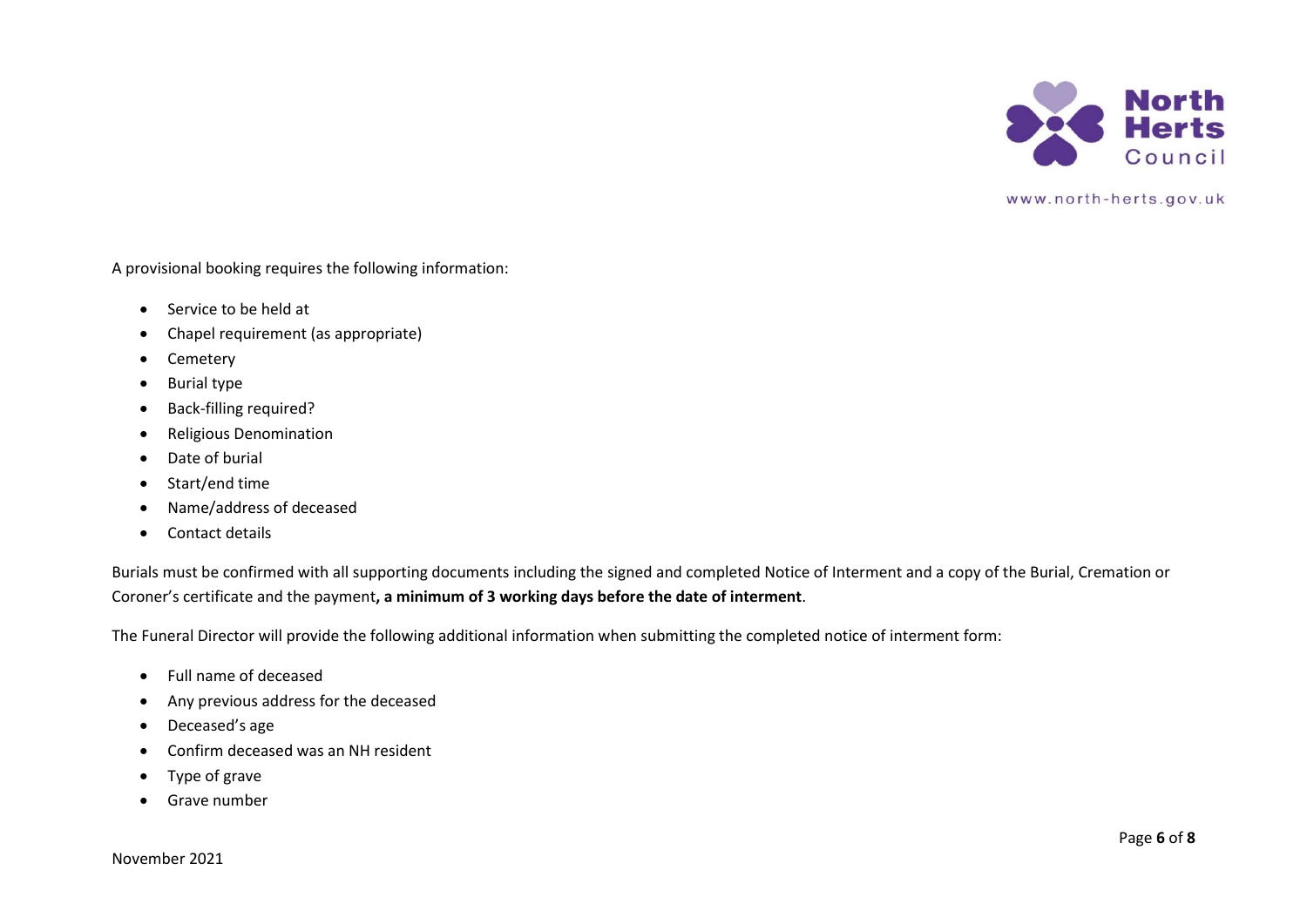

- Name of previously interred person
- Confirm if removal of memorial has been arranged and by whom
- Depth of grave
- Burial type burial/ashes
- Size of coffin/ashes casket
- Back-filling requirements (i.e. West Indian full back-fill etc./travellers)
- Attendees at the interment
- The relevant Section A, B or C on the form must be completed and signed

If a burial is not confirmed with all supporting documents presented and signed and the fees paid, **a minimum of 3 working days before the date of interment**, a £50 fee will be levied against the Funeral Director. **Please do not submit incomplete interment forms without coffin/casket sizes because these are a necessary requirement to confirm the booking and enable appropriate instructions to be issued to contractors.**

The time appointed for an interment must be punctually observed, otherwise the interment may be postponed until other funerals have taken place. An additional fee may be charged to cover any costs incurred by the Council.

No burial may take place before 9:00am or after 4:00pm. In winter months due to limited light, the latest burial time available will be 3:00pm. (If backfilling of the grave is requested, the latest bookable time in winter months will be 2.00pm).

No burials may take place on Sundays and Bank or Public holidays. Funerals may be arranged on Saturdays before midday only and will be charged at double fees and will be with the approval of the Burials Team prior to booking.